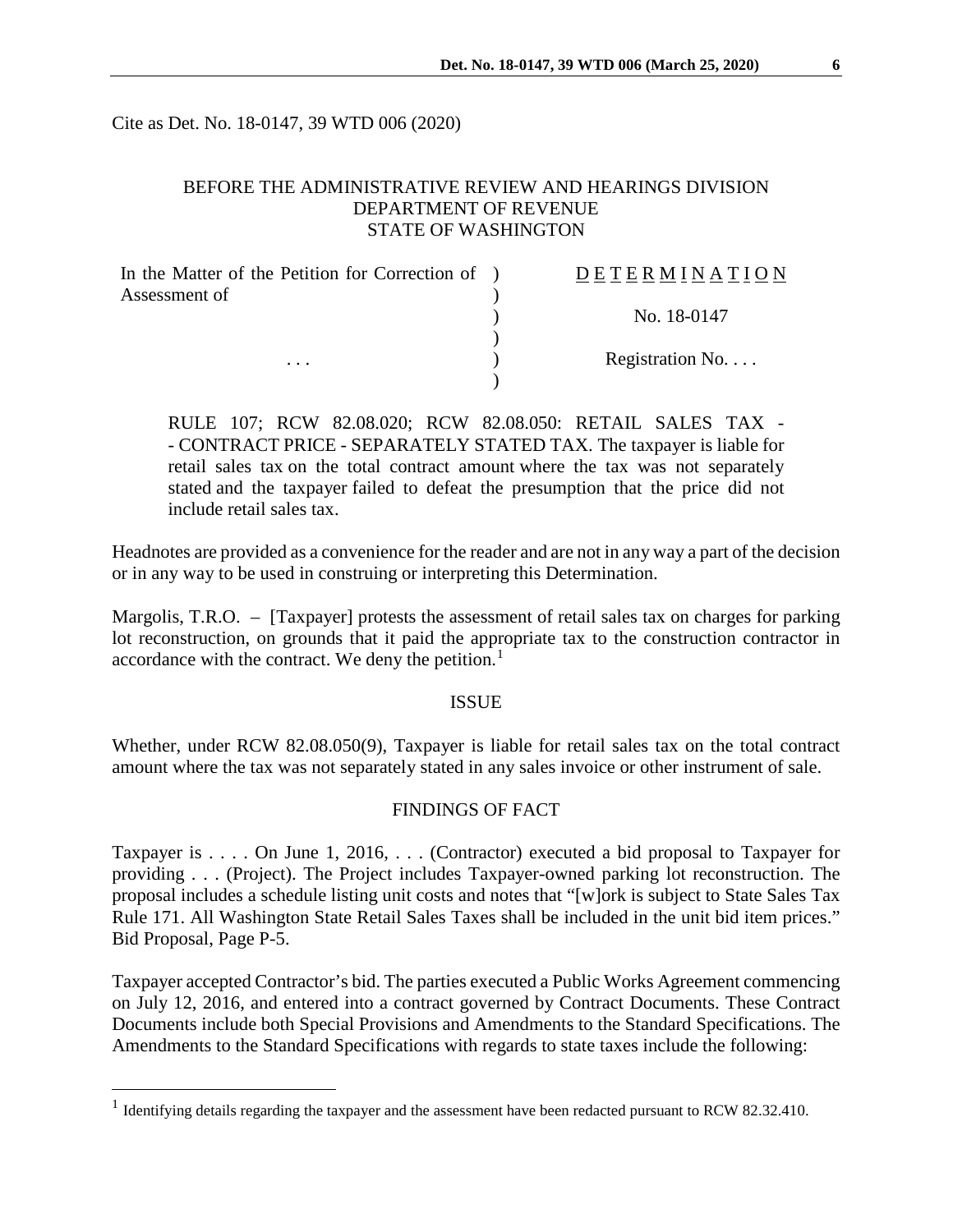### **1-07.2 State Taxes**

This section is revised to read: ...

[Taxpayer] will not adjust its payment if the Contractor bases a Bid on a misunderstood tax liability. . . .

## **1.07.2(1) State Sales Tax: Work Performed on City, County, or Federally-Owned Land**

This section including title is revised to read:

#### **1-07.2(1) State Sales Tax: WAC 458-20-171 – Use Tax**

For Work designated as Rule 171, **Use Tax**, the Contractor shall include for compensation the amount of any taxes paid in the various unit Bid prices or other Contract amounts. Typically, these taxes are collected on materials incorporated into the project and items such as the purchase or rental of; tools, machinery, equipment, or consumable supplies not integrated into the project. . . .

Contractor's bid schedules detail a gross contract price of \$ . . . and make no provision for or reference to separately-stated retail sales tax. Contractor completed the work in November 2016, and Taxpayer submitted an original Notice of Completion of Public Works Contract (NCPWC) to the Department of Revenue (Department) showing a contract amount of \$ . . . . The notice did not show any retail sales tax amount. Contractor invoices show that it did not charge Taxpayer retail sales tax.

The Department's Audit Division (Audit) advised Taxpayer's . . . Program Manager that retail sales tax was due on Contractor's charges for the parking lot reconstruction. In response, Taxpayer revised the NCPWC. NCPWC #3 shows a contract amount of \$ . . . , but also shows sales tax of \$ .... Taxpayer now claims that this was incorrect and asks the Department to accept NCPWC #4, which shows a contract amount of  $\$\ldots$ , reducing the original gross contract price by the amount of sales tax due on the retail portion of the project.

Audit declined to accept the newly-proffered contract price, and on April 14, 2017, assessed Taxpayer \$ . . . . The assessment is comprised of \$ . . . in retail sales tax, and \$ . . . in interest. Taxpayer appeals the assessment on grounds that Contractor was required to include any applicable sales tax in invoice billings for work under the contract, so the amounts charged included retail sales tax and it already paid the retail sales tax. Taxpayer has not produced any of the invoices from Contractor showing the collection of retail sales tax.

### ANALYSIS

RCW 82.08.020 imposes retail sales tax on each retail sale taking place within this state. Generally, the seller must collect the tax from the buyer and then remit it to the Department. RCW 82.08.050. Where a buyer fails to pay the seller the retail sales tax, the Department may, at its discretion, proceed directly against the buyer for the collection of the tax. RCW 82.08.050(6).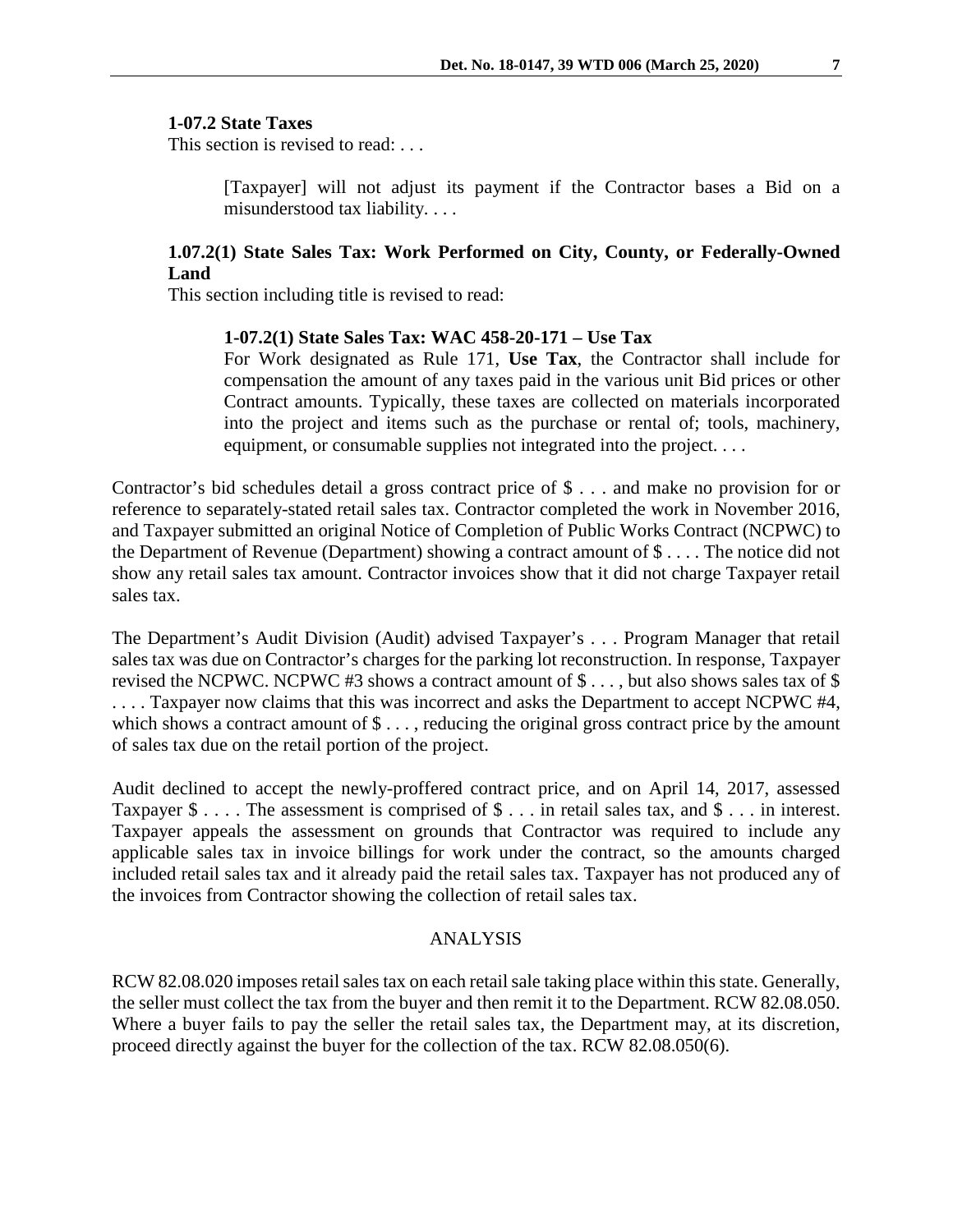The term "retail sale" is defined in RCW 82.04.050 and includes construction activities. WAC 458-20-170 (Rule 170) is the administrative rule that explains tax liability for the constructing or repairing of structures on real property. It explains that retail sales tax is due on the full contract price. RCW 82.08.050(9) provides that retail sales tax must be separately stated, but if the seller advertises the price as including the tax or that the seller is paying the tax, the advertised price is not considered the selling price. WAC 458-20-107 (Rule 107) is the administrative rule that addresses the requirement. It explains as follows (in pertinent part):

(2) **Retail sales tax separately stated.** RCW 82.08.050 specifically requires that the retail sales tax must be stated separately from the selling price . . . This is required even though the seller and the buyer may know and agree that the price quoted is to include state and local taxes, including the retail sales tax.

(a) The law creates a "conclusive presumption" that, for purposes of collecting the tax and remitting it to the state, the selling price quoted does not include the retail sales tax. *This presumption is not overcome or rebutted by any written or oral agreement between seller and buyer.* . . .

## (3) **Advertising prices including tax.**

(a) RCW 82.08.055 provides that a seller may advertise prices as including the sales tax or that the seller is paying the sales tax under the following conditions:

(i) The words "tax included" are stated immediately following the advertised price  $\dots$ 

(c) The scope and intent of the foregoing is that buyers have the right to know whether retail sales tax is being included in advertised prices or not and that the tax is not to be used for the competitive advantage or disadvantage of retail sellers.

Rule 107 (italics added).

The bid proposal notes that the work is subject to [WAC 458-20-171 (Rule 171)], the administrative rule regarding public road construction, and that retail sales tax shall be included. . . . Under Rule 171, contractors pay retail sales tax on materials, equipment, and supplies used or consumed in the performance of public road construction contracts, and do not charge retail sales tax [to their customers]. Thus, [while] the bid proposal stating that retail sales tax is included in bid item prices makes sense in the context of public road construction[,] ... the tax at issue is not in connection with public road construction. [Instead, the tax at issue is on parking lot reconstruction, which is covered by Rule 170. Under Rule 170(4), prime contractors are required to collect from consumers the retail sales tax measured by the full contract price.]

[Here, while] the bid proposal provides that retail sales tax shall be included, [the contract referenced Rule 171's tax requirements (which do not require payment of sales tax) and did not reference the correct tax requirements under Rule 170 (which do require payment of sales tax). The presumption therefore is that retail sales tax was not collected from Taxpayer. Nothing in the record overcomes this presumption by demonstrating that the contractor collected sales tax from Taxpayer, and no invoices make clear that sales tax was included. The only evidence purporting to show the payment of retail sales tax is an after-the-fact amendment to the contract. However], the Department is not a party to the contract and is not bound by its terms[, and Rule 107 specifically states that a written agreement between the buyer and seller does not overcome the